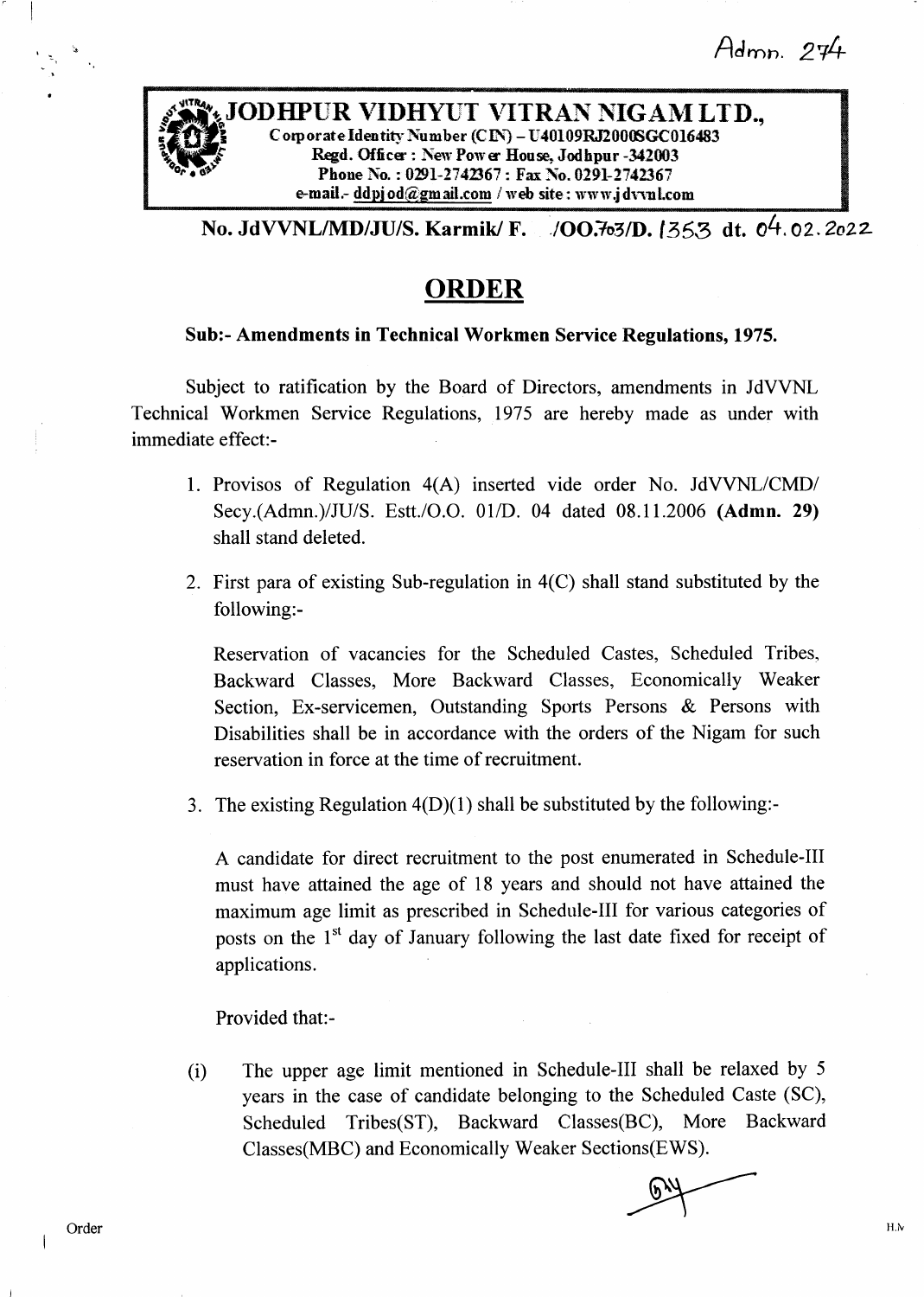- (ii) The upper age limit mentioned above shall be relaxed by 5 years in respect of Persons with Disabilities.
- (iii) For Ex-servicemen, the upper age limit shall be 50 years.
- (iv) The upper age limit mentioned above shall be relaxed to the extent of the period of such training/service for which the candidate has undergone apprenticeship training or rendered service on relevant technical job in any capacity (i.e. Daily Rated/Work Charge/Contract Service) in Nigam, subject to maximum 05 years.
- (v) The upper age limit mentioned above shall not apply in the case of an ex-prisoner who had served under the Govemment/Nigam on <sup>a</sup> substantive basis on any post before his conviction and was eligible for appointment under the Regulations.
- (vi) The upper age limit mentioned above shall be relaxable by a period equal to the term of imprisonment served in the case of ex-prisoner who was not overage before his conviction and was eligible for appointment under the Regulations.
- (vii) The upper age limit mentioned above shall be relaxable by a period equal to the service rendered in the N.C.C. in the case of Cadet Instructors and if the resultant age does not exceed the prescribed maximum age limit by more than three years, they shall be deemed to be within the prescribed age limit.
- (viii) There shall be no age limit in the case of persons repatriated from Pakistan during the 1971 Indo-Pak war.
- (ix) The provisions of age relaxation is non-cumulative i.e. relaxation may be claimed under any one provision, but relaxation admissible under any two classes would not be clubbed, except in the case of persons with disabilities. Relaxation in upper age limit as admissible to persons with disabilities as per para (ii) above shall be in addition to the relaxation admissible in case of various vertical and horizontal reservation.
- $(x)$  If a candidate would have been entitled in respect of his/her age for direct recruitment in any year in which no such recruitment was held, he/she shall be deemed to be eligible in the next following recruitment, if he/she is not overage by more than 3 years.
- 4. The following shall be inserted at the end of existing Sub-regulation 4(E)-

"On the date fixed for documents verification"

 $\mathcal{L}_{\alpha}$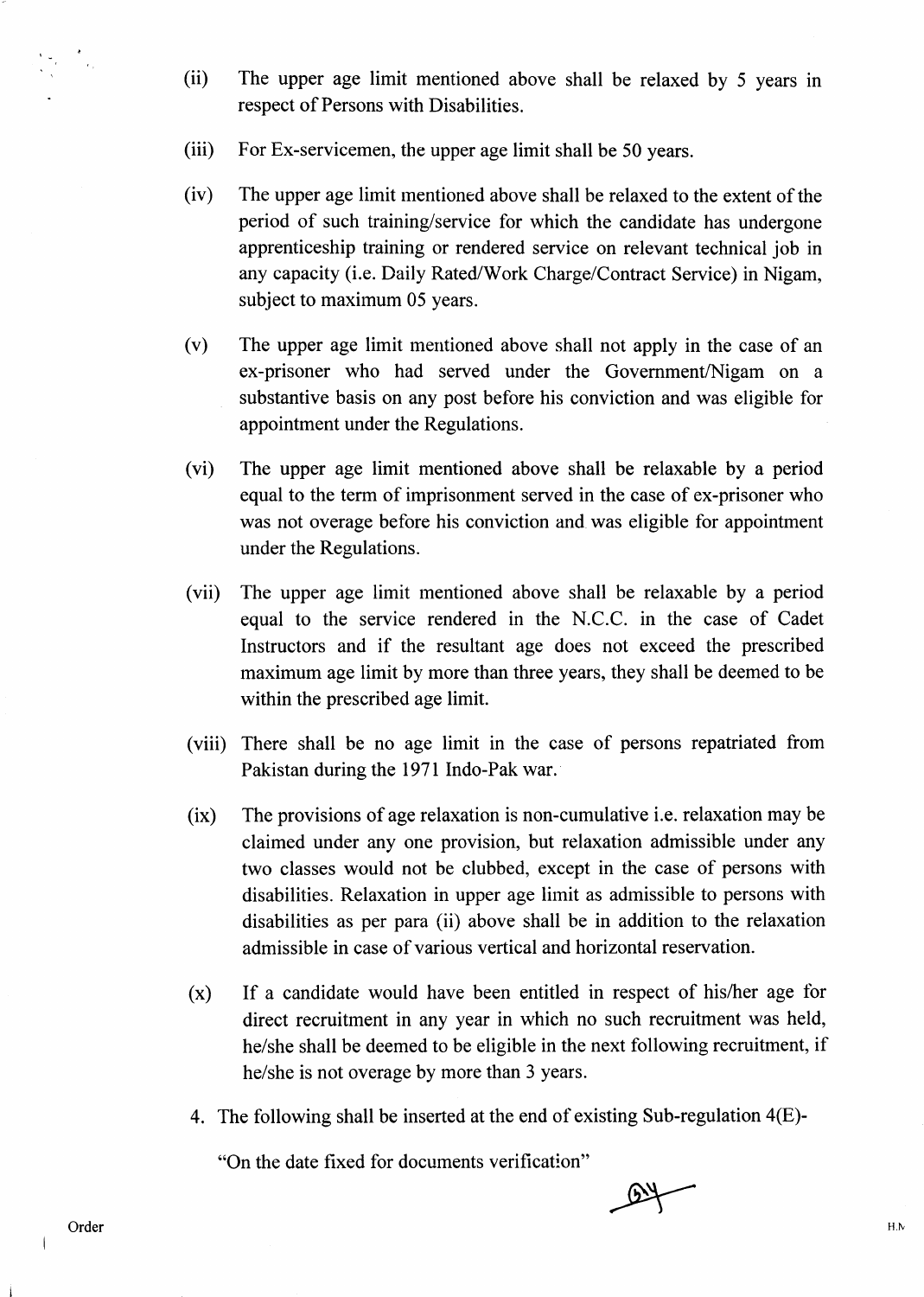5. The following shall be substituted below:-

## Sub-Regulation  $4(F)$

I t.

- (l) A conviction by a Court of Law need not of itself involve the refusal of a certificate of good character. The circumstances of the conviction should be taken into account and if they involve no moral turpitude or association with crimes or violence or with a movement which has as its object the overthrow, by violent means, of Government as law established, the mere conviction need not be regarded as <sup>a</sup> disqualification.
- Ex-Prisoners, who by their disciplined life while in prison and by their subsequent good conduct have proved to be completely reformed, should not be discriminated against on grounds of the previous conviction for the purpose of employment in the Service. Those, who are convicted of offence not involving moral turpitude shall be deemed to have been completely reformed on the production of a report to that effect from the Superintendent, 'After Care Home' or if there are no such Homes in a particular district, from the Superintendent of Police of that district. (2)
- Those convicted of offences involving moral turpitude shall be required to produce a certihcate from the Superintendent, 'After Care Home', or if there is no such Homes in a particular district, from the Superintendent of Police of that district, endorsed by the Inspector General of Prisons, to the effect that they are suitable for employment as they have proved to be completely reformed by their disciplined life while in prison and by their subsequent good conduct in an After Care Home. (3)
- 6. Existing Sub-regulation  $4(I) (1)$  to  $4(I) (3)(b)$  shall stand substituted by the following:-

## $(1)$  Inviting of applications

Applications for direct recruitment to the various posts shall be invited by the Chief Personnel Officer or any other authority, as may be authorized by the Chairman  $\&$  Managing Director/Managing Director through advertisement in newspapers and other means. Applications from the candidates shall be invited through online.

The Advertisement shall contain a clause that a candidate who accepts the assignment on the post being offered to him/her shall be paid monthly fixed remuneration at the rate fixed by the Nigam from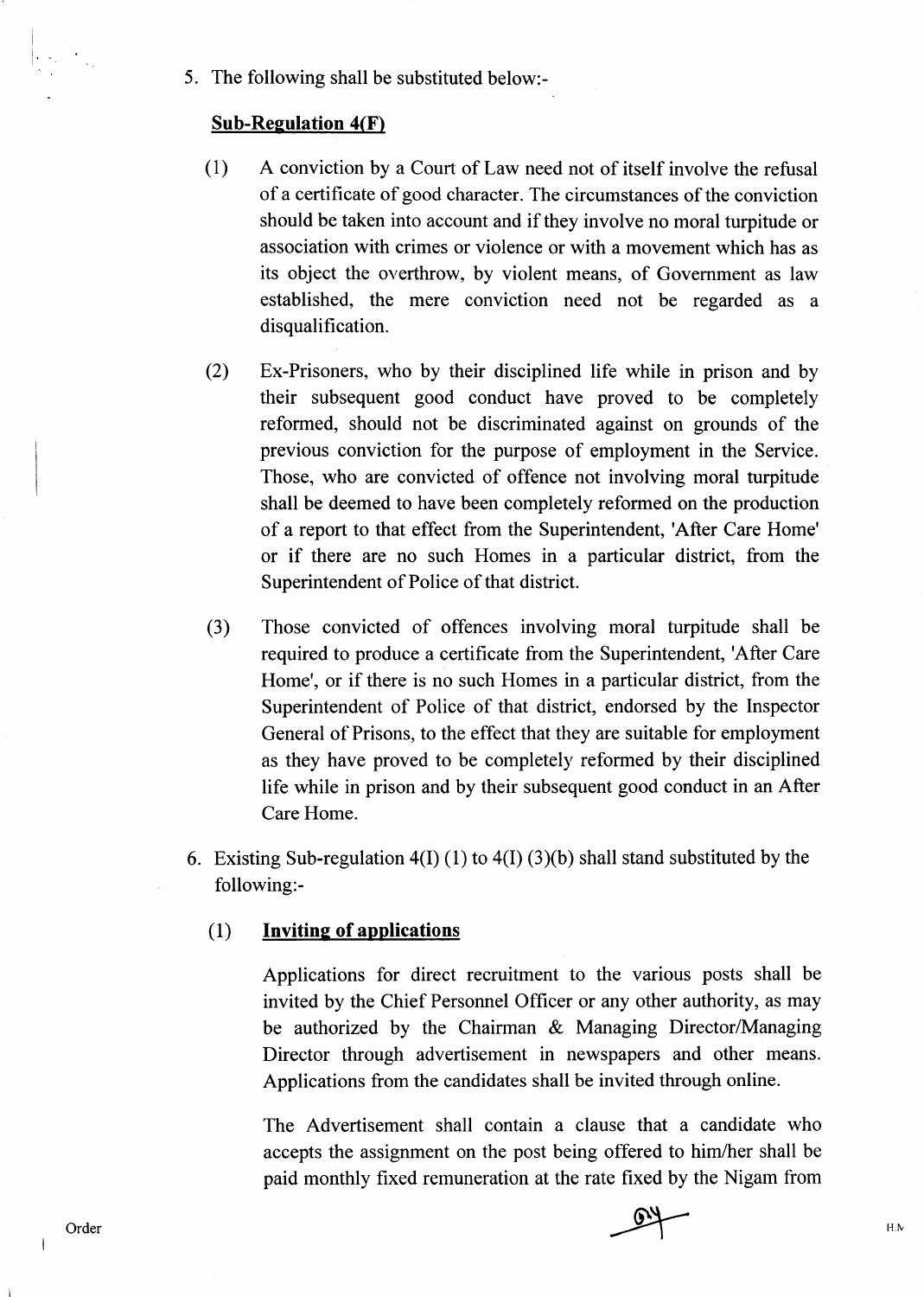time to time during the period of probation training and the scale of pay of the post as shown elsewhere in the Advertisement shall be allowed only from the successful completion of the period of probation training mentioned in the said rules.

#### (2) Selection Procedure

Online competitive examination shall be conducted for each post. Provided that Chairman & Managing Director/Managing Director may for the reasons to be recorded in writing relax the condition of conducting online examination arrd fill the vacancies of direct recruitment through any other selection procedure.

The Scheme of online examination and selection procedure for various posts shall be as per Appendix-1.

#### (3) Selection Committee

One or more Selection Committee(s) may be constituted by the CMD/MD for verification of documents and candidates equivalent to one and half times of vacancies under each category shall be called strictly in order of merit (to be prepared as per selection procedure) for document verification.

"Provided that after documents verification if in any category sufficient number of eligible candidates do not become available, more number of candidates, as may be decided may be called for documents verification."

#### (4) Recommendations of the Selection Committee

The selection committee after examination and documents verification shall prepare a list of candidates in order of merit not exceeding one & half times of the advertised vacancies, whom it considered suitable for appointment to the post concerned and forward such list to the CMD/MD or any other authority as may be authorised by them for giving appointment. The inclusion of name of the candidate in the list shall confirm no right of appointrnent. The names of candidates who could not offer appointment shall be kept in reserve list.

The list so prepared by the selection committee shall remain valid for a period of one year from the date of submission by the selection

 $\mathbf{I}$ 

H<sub>N</sub>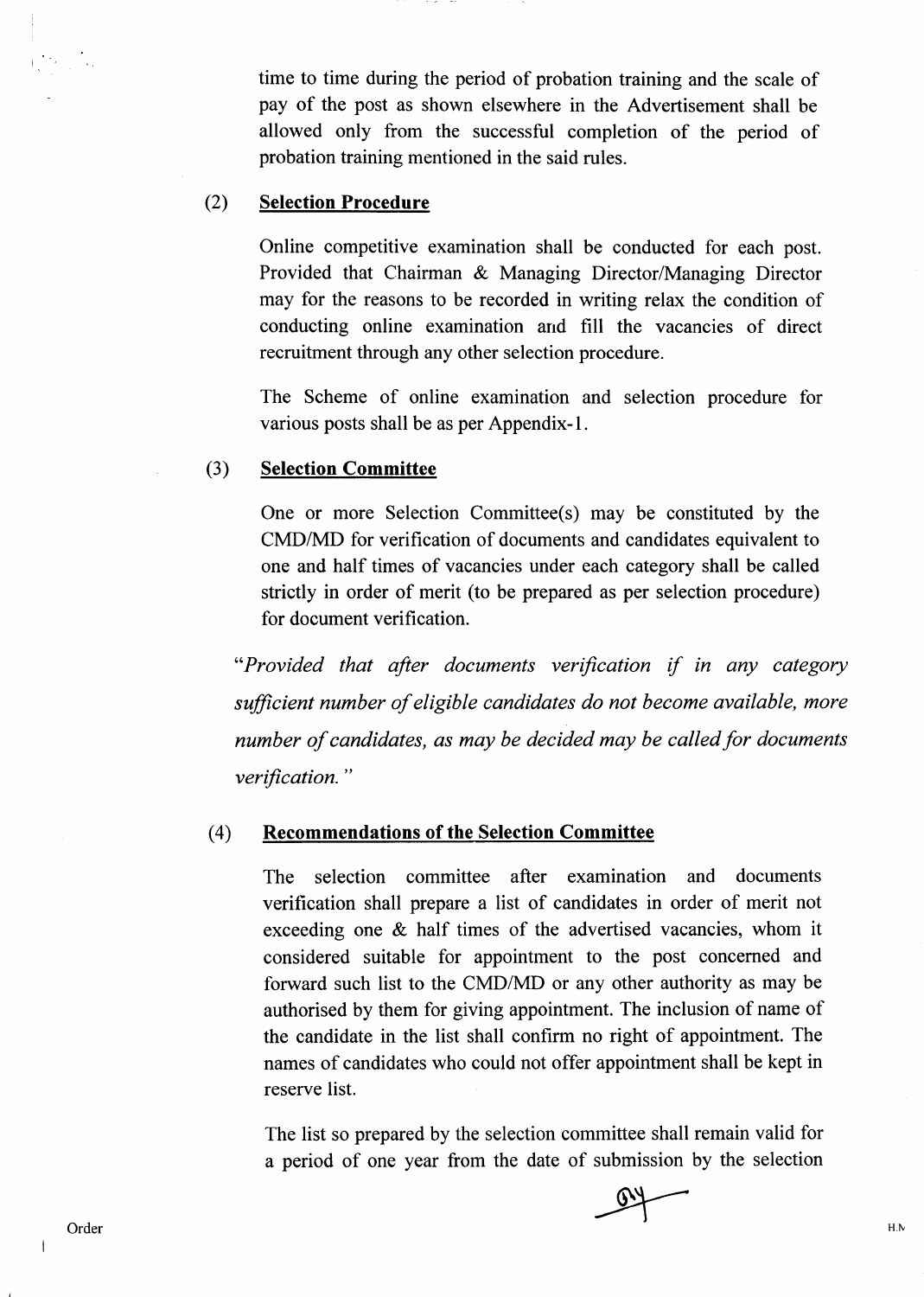committee or till start of subsequent recruitment process, whichever is earlier.

ستورين والأر

Provided that the CMD/MD may extend the validity of such list for a period not exceeding six months.

Provided further that if it is decided to conduct joint common recruitment for any post for all or more than one Vidyut Nigam, the select list of candidates shall be prepared on the basis of marks secured in competitive examination and preference of the candidates and in that case select list shall confine equal to number of advertised vacancies and there shall be no reserve list.

Encl:- Appendix-l

By order,

# SECRETARY (ADMN.) JODHPUR DISCOM : JODHPUR

Copy to following for information and necessary action :-

1. The CE/Addl. CE/ZCE ( ), Jodhpur Discom,<br>2. The Chief Controller of Accounts, Jodhpur Discom

2. The Chief Controller of Accounts, Jodhpur Discom, Jodhpur.

3. The Company Secretary, Jodhpur Discom, Jodhpur.<br>4. The Chief Accounts Officer () Jodhpur Discom,

4. The Chief Accounts Officer () Jodhpur Discom,<br>5. The TA to Managing Director (), Jodhpur Discom,

5. The TA to Managing Director (

6. The Joint Director Personnel, Jodhpur Discom, Jodhpur.

- 7. The Superintending Engineer (), Jodhpur Discom,
- 8. The Add. Superintendent of Police (Vig.) Jodhpur Discom,
- 9. The PS to CMD, Jaipur Discom, Jaipur.<br>10. The Executive Engineer () Jodhpur Discom,
- 
- 10. The Executive Engineer () Jodhpur Discom,<br>11. The Dy. Director Personnel () Jodhpur Discom,
- 11. The Dy. Director Personnel ( ) Jodhpur Discom,<br>12. The Sr. AO/Accounts Officer ( ) Jodhpur Discom, 12. The Sr. AO/Accounts Officer (
- 13. The Assistant Engineer ( ) Jodhpur Discom,
- 14. The TA/PA to Director (Tech./Finance) Jodhpur Discom, Jodhpur.
- 15. The Public Relation Officer, Jodhpur Discom, Jodhpur.

SECRETARY (ADMN.)<br>JODHPUR DISÇOM : JODHPUR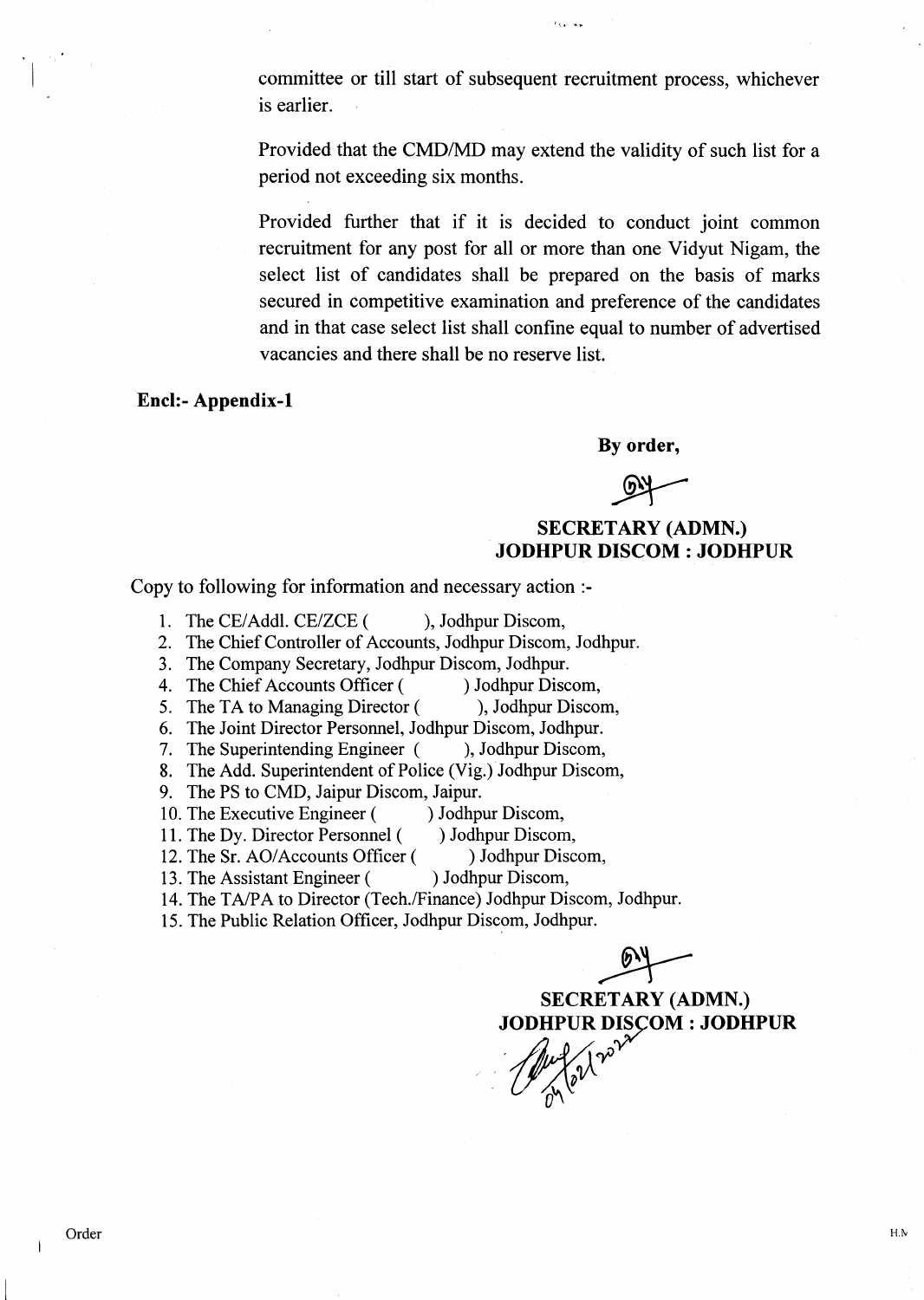# **SCHEME OF EXAMINATION AND SELECTION PROCEDURE FOR RECRUITMENT TO THE POST OF TECHNICAL HELPER-III**

- $(1)$  There shall be common recruitment for all three Discoms. The selection process will consist of two phases i.e.Pre &Mains examinations.The preexamination will only be for screening and shortlisting of candidates.There shall be no weightage of marks secured in pre-examination. Selection of candidates will be based on marks secured in mains examination and preference of Company given by the candidates.
- (2) The Pre-examination shall consist of objective type questions on Genera! Awareness and Technical Knowledge. There shall be 100 questions carrying 1 mark for each. The breakup of question paper, marks and syllabus shall be as here under:-

| Syllabus & Standard                                                                                                           | <i><u>Ouestion</u></i>                                                                                                           | Max.<br>Marks     | Time                       |
|-------------------------------------------------------------------------------------------------------------------------------|----------------------------------------------------------------------------------------------------------------------------------|-------------------|----------------------------|
|                                                                                                                               | 10 <sup>°</sup>                                                                                                                  | 10 <sup>°</sup>   |                            |
| Current Affairs, Geography and<br>Natural Resources, Agriculture &<br>Economic Development, History &<br>Culture of Rajasthan | 35                                                                                                                               | 35                |                            |
| and                                                                                                                           |                                                                                                                                  |                   |                            |
| - &<br>Economic Development, History &                                                                                        | 05                                                                                                                               | 05                | <i><b>2:00</b></i><br>Hrs. |
| Technical knowledge and skill based<br>on syllabus of ITI/NAC in the Trades<br>concerned.                                     | 50                                                                                                                               | 50                |                            |
| Lis.<br><b>Total</b>                                                                                                          | 100                                                                                                                              | <i><b>100</b></i> |                            |
|                                                                                                                               | Elementary Maths & General Science<br>Current Affairs, Geography<br>Natural Resources, Agriculture<br>Culture of India and World |                   |                            |

(3) All candidates appiying for the post of TH-III will have to appear in the preexamination. The number of candidates to be admitted in the main examination will be 10 times the total number of vacancies, but in the said range all those candidates who secure the same marks as may be fixed for any lower range will be admitted to the main examination.

Provided that if sufficient number of candidates belonging to reserved category are not available on the basis of general standard for appearing in the main examination, relaxed standard may be applied for admitting candidates belonging to such reserved category so that sufficient number of candidates in that category are available to appear in the main examination. For this purpose, the zone of consideration of  $10$  times the total number of vacanoies shall stand relaxed. However, candidates additionally qualified for the main examination

 $\label{eq:2.1} \frac{1}{2}\sum_{i=1}^n\sum_{j=1}^n\frac{1}{2}\sum_{j=1}^n\sum_{j=1}^n\frac{1}{2}\sum_{j=1}^n\sum_{j=1}^n\frac{1}{2}\sum_{j=1}^n\frac{1}{2}\sum_{j=1}^n\frac{1}{2}\sum_{j=1}^n\frac{1}{2}\sum_{j=1}^n\frac{1}{2}\sum_{j=1}^n\frac{1}{2}\sum_{j=1}^n\frac{1}{2}\sum_{j=1}^n\frac{1}{2}\sum_{j=1}^n\frac{1}{2}\sum_{j=1}^n\frac{1$ 

 $\mathcal{I}_{\mathcal{A}}(\omega,\mathcal{A},\mathcal{A})=\{\mathcal{I}_{\mathcal{A}}(\omega,\mathcal{A}),\mathcal{I}_{\mathcal{A}}(\omega,\mathcal{A}),\mathcal{I}_{\mathcal{A}}(\omega,\mathcal{A}),\mathcal{I}_{\mathcal{A}}(\omega,\mathcal{A})\}$ 

The EUROPE Service of the Council of New

.<br>Protestantes de la contexte de la facta And the Annual Computer of the Computer of the Computer of the Computer of the Computer of the Computer of the<br>Second Second Second Second Second Second Second Second Second Second Second Second Second Second Second Second

I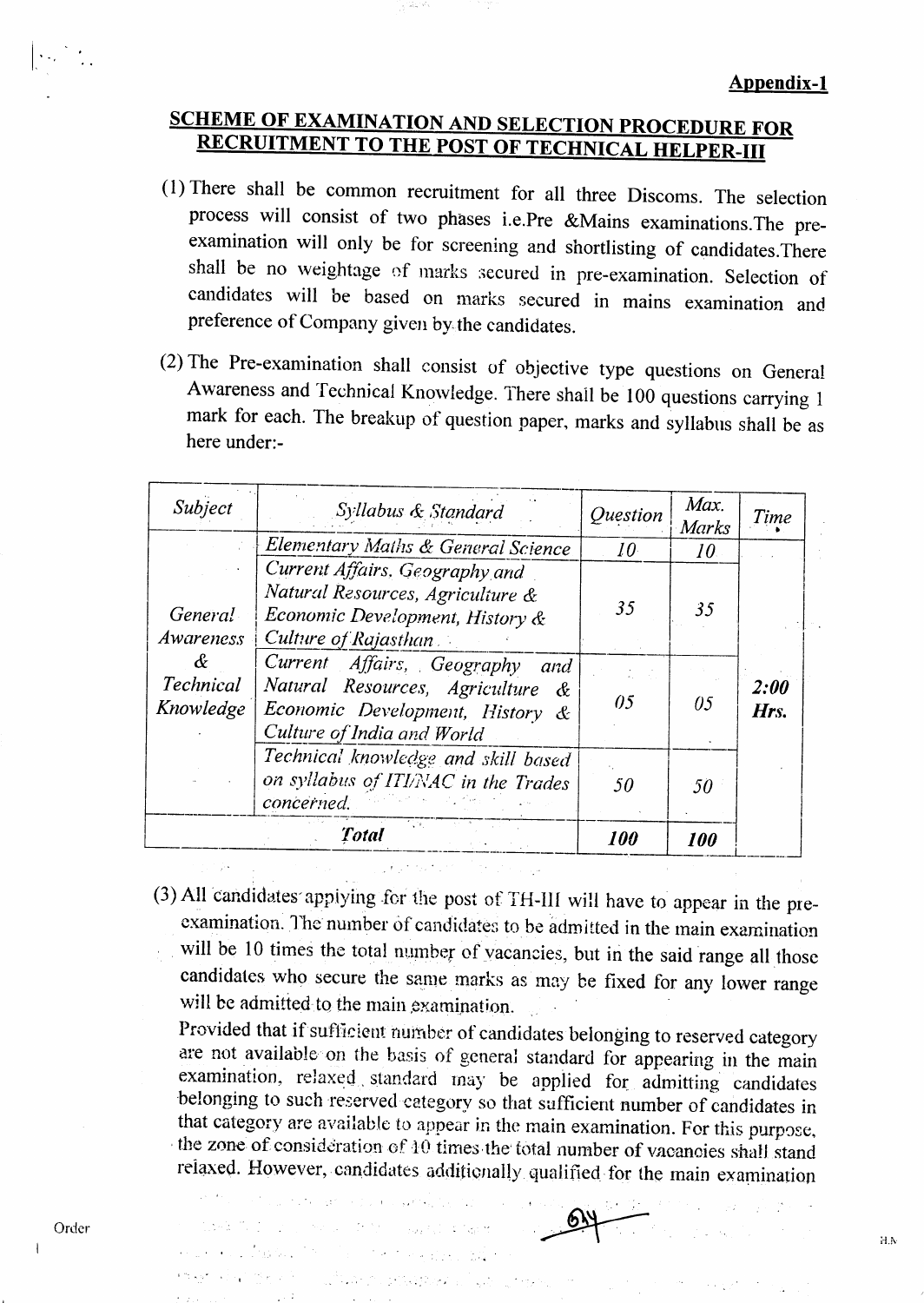will be eligible for selection to the post reserved for respective categories only. Reserved category shall mean all such categories for which reservation, either horizontal or vertical is applicable.

| <b>Subject</b>                                 | Syllabus & Standard                                                                                                                          | <b>Question</b> | Max.<br><b>Marks</b> | <b>Time</b>  |
|------------------------------------------------|----------------------------------------------------------------------------------------------------------------------------------------------|-----------------|----------------------|--------------|
| Part A-<br>General<br>Awareness                | <b>General Science</b>                                                                                                                       | 5               | 5                    |              |
|                                                | <b>Elementary Maths</b>                                                                                                                      | 5               | 5                    |              |
|                                                | Current Affairs,<br>Geography and Natural<br>Resources, Agriculture<br>& Economic<br>Development, History<br>& Culture of Rajasthan          | 30              | 30                   |              |
|                                                | Current Affairs,<br>Geography and Natural<br>Resources, Agriculture<br>& Economic<br>Development, History<br>& Culture of India<br>and World | 10              | 10                   | 2:00<br>Hrs. |
| Part B-<br>Tech.<br>Knowledge/<br><b>Skill</b> | The standard and<br>syllabus will be of<br>Technical knowledge<br>and skill based on<br>syllabus of ITI/NAC in<br>the Trades concerned.      | 100             | 100                  |              |

(4) Mains examination shall consist of two parts. The standard and syllabus of part  $A'$  and part  $B'$  shall be as under: -

(5) The Question Paper of phase I & phase II i.e.Pre and Mains shall consist of 'Objective Type Question' with five options as answer. The Question Paper shall be 'bilingual' i.e. both in English & Hindi, but in case of any confusion/ambiguity with regard to interpretation or printing error, the English version of question shall prevail. The paper of Part-B shall be common for all trades i.e. Electrician/Linemar/SBA,/Wireman/Power Electrician.

Total 150 150

- $(6)$  There shall be no negative marking.
- (7) There shall be no interview.
- (8) There shall be no minimum pass marks in Pre examination, however candidates appearing in the mains examination shall be required to obtain minimum 30 percent marks for selection in UR category. Relaxation of <sup>5</sup> percent in such minimum pass marks shall be given to candidates belonging to SC/ST/BC/MBC/EWS/Ex-servicemen &PwD.